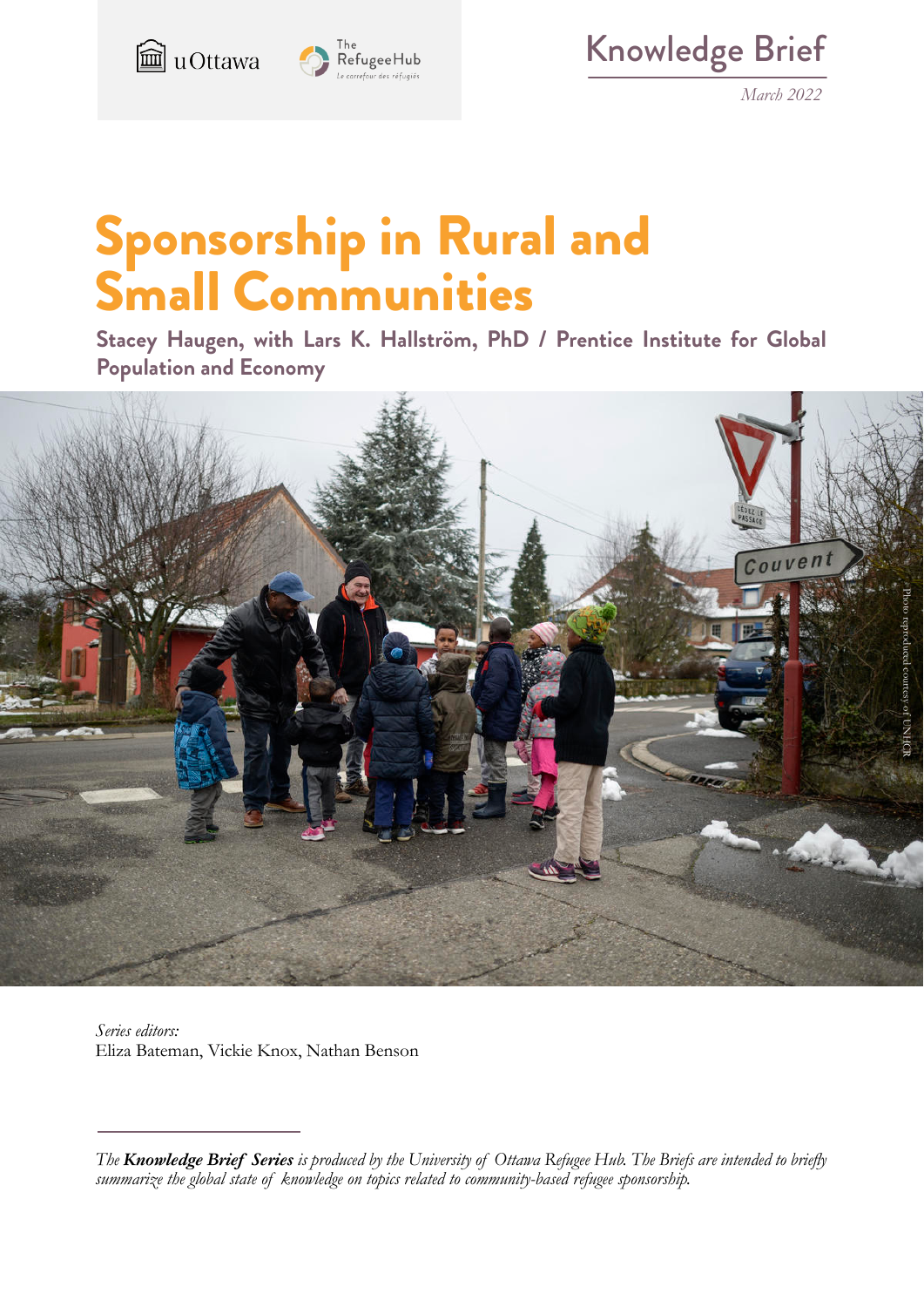## **I. Summary**

Globally, the trend has been for both government resettlement programs and community sponsorship schemes to rehome refugees in urban and larger centers. However, as community sponsorship models have proliferated, and

immigration policies based on dispersal models — particularly in Europe — have expanded, more and more rural and smaller communities have become involved in resettlement (SHARE 2019). Communities and regions outside of major urban centers face particular challenges when welcoming and integrating immigrants and refugees. While all newcomers require similar services — including affordable housing, language training, public transportation, internet access, healthcare, and other services — local authorities in rural areas are often operating in a context of fewer public services, less cultural diversity, aging and declining populations, and limited labour markets. Despite the challenges, rural and smaller communities are participating in resettlement programs, offering the newcomers positive resettlement experiences and finding creative ways around the barriers.

Focused on the role of rural and smaller communities in refugee resettlement, this knowledge brief uses a comprehensive desk review of relevant literature to ask: (1) How are rural and smaller communities participating in rural resettlement and integration across different models of sponsorship? (2) What are rural and small communities doing to welcome refugees, ensure community integration, foster refugee wellbeing, and encourage retention of newcomers? The results demonstrate that rural and small communities are actively participating in refugee resettlement and integration across the globe, and, in particular, "refugee sponsorship has been an important tool for getting small and rural communities involved in refugee reception" (Patuzzi, Andriescu, and Pietropolli 2020:8). This brief examines the role of rural and small communities in sponsorship, the challenges and opportunities of rural resettlement, and strategies for rural and small places welcoming and integrating newcomers.

#### **II.1 Defining rurality II. Rural resettlement**

Understandings of rurality vary widely across global, national, and regional contexts. The concept can reflect population density and distance from urban centers and/or a social construction of a specific history, lifestyle, and local knowledge (Gadsby and Samson 2016). Rural and smaller places can include agricultural regions, fishing villages, rural and isolated communities, and small cities. Because narrow numeric definitions often only account for a small number of rural places, some organizations and governments utilize a sliding scale of rurality based on population, remoteness, and distance to urban centers. For example, the UK Government offers six different categories of rurality across definitions of "predominantly rural" to "predominately urban" (UK Government 2017). This diversity of rural peoples and places has led, in some cases, to an expansive view of rurality which includes everything that lies outside of major urban centers (Parkins and Reed 2013). For the purposes of this review, rural and smaller communities are understood as places which lie outside of major urban centers and which receive fewer newcomers than their urban counterparts, and face many of the challenges associated with rural life.

#### **II.2 Human challenges of rural resettlement**

The challenges that newcomers face in rural places are largely the same barriers (although sometimes experienced differently) that all rural populations face, and may include limited transportation and other public services, aging populations, outmigration, and few services and employment options. In Canada, the UK, the United States, Australia, across Europe and other countries across the globe, rural populations face higher rates of poverty, limited labour markets, and a lack of access to basic services such as broadband and healthcare than people who live in urban centers (Bertolini 2019; Moazzami 2015). In this context, rural and smaller communities that welcome newcomers now face additional challenges including affordable housing, public transit and childcare, as they strive to meet the growing demand for services that are essential to the effective integration of immigrants (FCM 2011:12). Notably, newcomers can also face additional challenges associated with discrimination and racism when integrating into new communities (ROI 2017).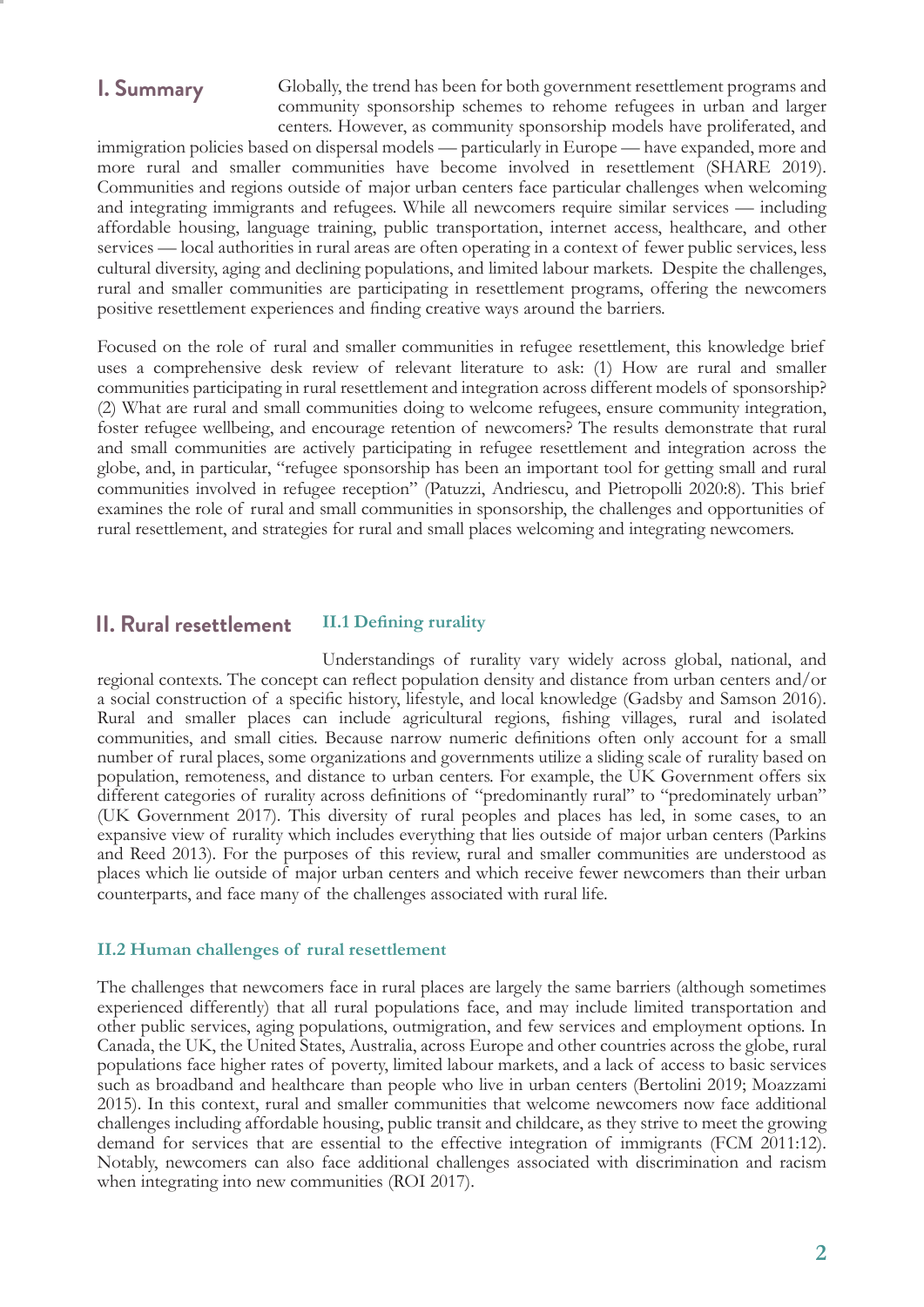Other challenges include secondary migration (the voluntary movement of a refugee from their first settlement location to another location) and the sustainability of rural resettlement. In their efforts to prevent rurally resettled refugees from moving into urban centers, some jurisdictions have put specific policies in place. For example, Germany introduced an integration law that includes a residency requirement which gave state authorities the option to oblige refugees to stay in the assigned locality for up to three years (Patuzzi, Andriescu, and Pietropolli 2020). Not all secondary migration takes place from rural to urban areas. There is evidence from Australia and the United States that some refugees chose to move to rural areas and support themselves, while others relocated with formal support from their community and/or local authority partnerships. Ensuring the sustainability of rural resettlement requires that all levels of government work with local community networks to establish employment opportunities, address service provision, create welcoming communities, and support sustained relationships between newcomers and other residents (Patuzzi, Andriescu, and Pietropolli 2020).

#### **II.2 Opportunities for rural resettlement**

Despite the challenges, refugee resettlement in smaller and rural places can represent potential opportunities for both refugees and the new communities in which they settle. Some newcomers want to live in rural locations, and settlement outside of urban centers is ideal for those who prefer this option (Holley and Jedwab 2019). Successfully welcoming and integrating newcomers into smaller places can help rural communities meet their labour needs, sustain their population, and enhance diversity (Caldwell et al. 2017). While smaller communities may have less experience of hosting refugees, they can be excellent places of welcome. Notably, they can offer more affordable and betterquality housing options. Moreover, it can be easier to get to know neighbours, navigate public services, and secure employment in smaller places. Because of their smaller size, local authorities in small and rural communities are well connected, and newcomers can access this high degree of social capital to obtain employment opportunities and other services. Close contact with community members and volunteers can help refugees acquire language skills and utilize informal networks to identify opportunities. Some refugees move to rural areas to access economic opportunities and a rural lifestyle that is perceived as offering a better environment with lower crime rates, and discrimination than metropolitan centres (Marks 2014; McDonald-Wilmsen et al. 2009). However, challenges associated with rural life can and has led some refugees to leave rural areas (Driel 2020).

In the absence of many or all of the services generally available to newcomers in urban centres (such as public transport cultural amenities, settlement services, language services, etc.), reducing systemic barriers to services already available in rural places is important. Local authorities can reduce barriers by communicating positive messages about immigrants and refugees, providing learning opportunities to the public, organizing volunteer activities and networks, and providing additional information to refugees and their sponsors about social services that may be offered regionally or in neighbouring communities. Schools are a particularly important aspect of integration for newcomers with children. Community leaders and sponsorship groups can reduce barriers by working with local schools to facilitate parent orientation, encouraging teacher supports, and organizing volunteers to help in schools (ROI 2017).

However, it is also important to note that in some cases, newcomers to rural areas have found it particularly difficult to make social connections in their new communities (Phillimore et al. 2021). All community members, including sponsors, service providers, and local authorities, play an important part in fostering social inclusion and cohesion in rural and smaller places. They can take a lead in prearrival preparation activities such as providing host community education opportunities on culture, language, food, and socioeconomic conditions of the refugees' country of origin (SHARE 2019).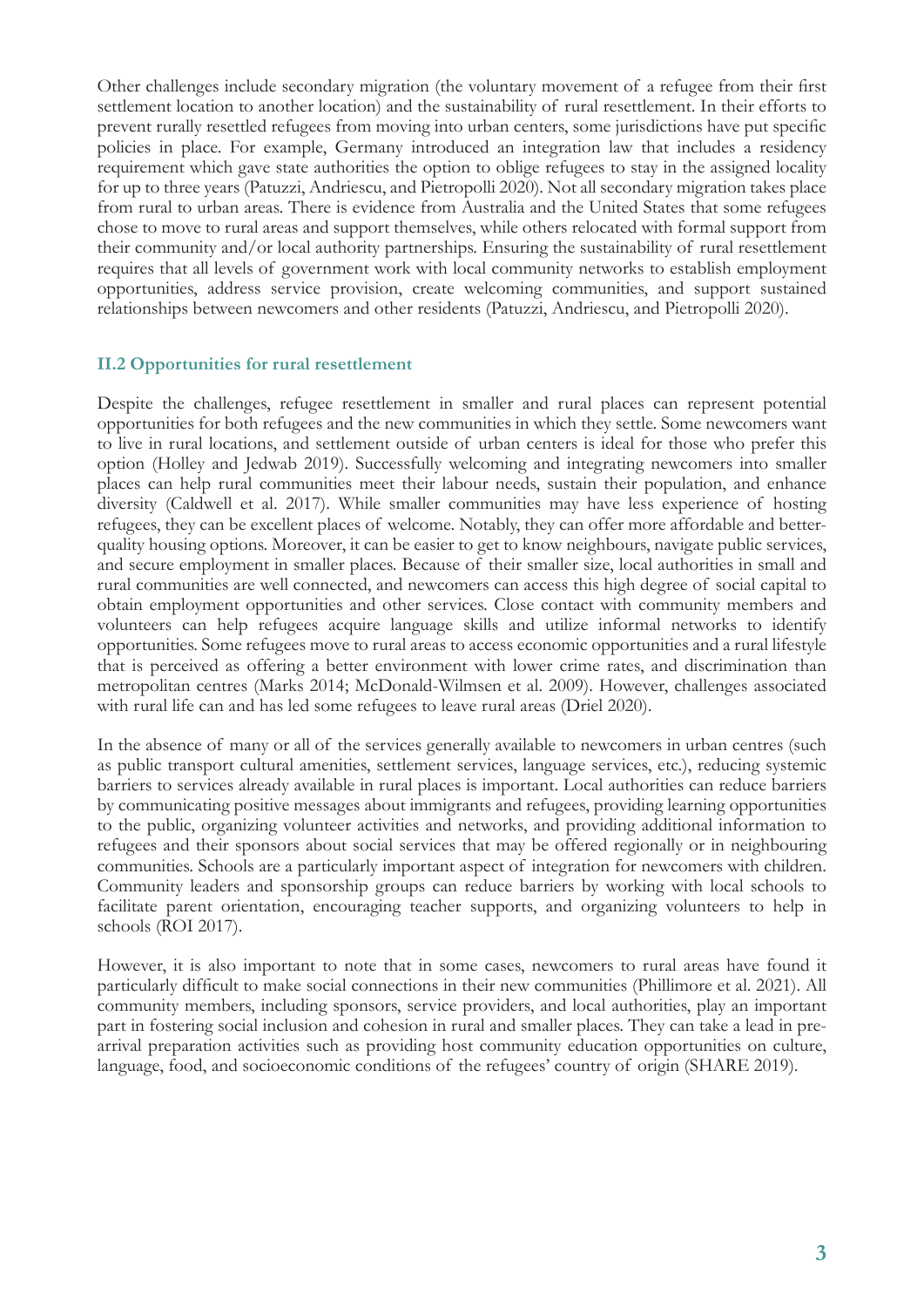#### **II.3 Community sponsorship in rural places**

Across national contexts, of the newcomers moving into communities, refugees tend to need the most services and support (UNHCR 2011). Thus, resettling refugee populations into rural areas can be particularly challenging as they may need access to trauma services, additional medical care, and other therapeutic supports (Nunn et al. 2021). Because of this reality, rural resettlement may not be suitable for refugees who need specialized sociopsychological services. services.

In sum, community sponsorship programs can help communities and refugees address some of the challenges associated with rural resettlement. The volunteers and community cooperation needed in all community sponsorship schemes can be particularly useful in rural and smaller places where these networks are essential to the delivery of informal services, such as language training, driving refugees to services in other communities, and helping the newcomers to access available opportunities (Haugen 2019). There are also some specific actions that sponsors can take when integrating and welcoming refugees into their communities. These include: (1) working with the services that already exist, (2) building relationships within and across the community, (3) gaining political will by informing, educating, and gaining the support of influential community leaders, (4) inviting and involving refugees in key decision-making discussions, (5) working with researchers to ensure evidence-based decision making, (6) building capacity by working with the strengths and connections of those involved, and (7) recognizing that integration is a long-term project (Caldwell et al. 2017).

## **III. Country contexts**

How rural and smaller communities participate in refugee resettlement and integration depends on: (1) national resettlement policies; and/or (2) the type of community sponsorship schemes in

place. Expanding community sponsorship models have played a large role in increasing resettlement in rural regions, as have dispersal policies that promote the resettlement of refugees (through government resettlement and/or community sponsorship) in smaller cities and communities to prevent overcrowding in urban centers (Harjes 2021; Plug 2016). Below, the role of rural and smaller areas in community sponsorship is outlined for those countries that participate in the scheme. Each country has implemented or considered implementing a community sponsorship program or pilot initiative.

### **Australia**

The number of newcomers living in rural and regional Australia - that is, all of Australia outside of the Australian Capital Territory, Sydney, Newcastle, the Central Coast, Wollongong, Brisbane, the Gold Coast, Melbourne, and Perth, as defined by the Australian Department of Home Affairs - has increased over the last decade due to the government's prioritization of rural resettlement (Ziersch et al. 2020). Introduced in 2017, Australia's community sponsorship scheme, called the Community Support Programme, prioritizes the resettlement of refugees who are willing to live in regional areas (University of New South Wales [UNSW] 2020). Australia's regional settlement policies are a response to ethnic concentrations in major cities and an effort to distribute the responsibility of resettlement more evenly between urban and rural regions. These policies are also a response to the challenges facing rural places such as declining populations, services, and labour forces. Research from Australia has found that successful regional resettlement depends on two main factors: (1) satisfactory employment opportunities; and (2) a "long-term commitment to creating sustainable refugee communities able to support newcomers and create an attractive social environment" (Schech 2013:608).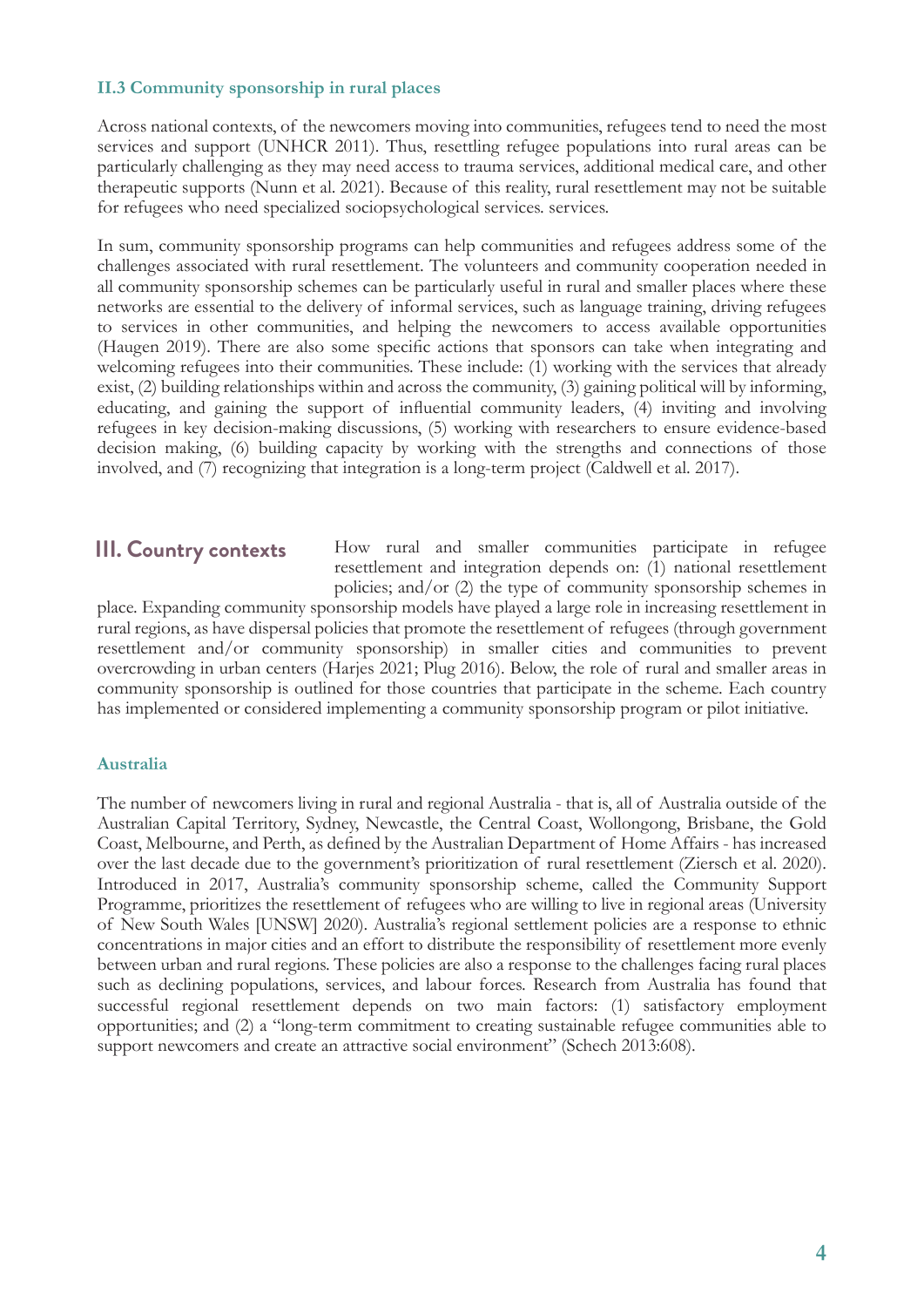#### **Belgium**

Operating from 2017-2018, Belgium's Humanitarian Corridor Program is a partnership between the government and civil society groups. This type of agreement allows for the participation of a wide range of communities, including rural and smaller places. A majority of sponsors involved in the Humanitarian Corridors Program were local parishes located in small towns and villages that had no previous experience of hosting refugees (Patuzzi, Andriescu, and Pietropolli 2020). To help communities adequately prepare to welcome and support the integration of refugee newcomers, Caritas International in Belgium has visited welcoming groups, offered group training sessions and ongoing monitoring of the program and support offered, and established a helpline that volunteers can call at any time with questions or concerns (SHARE 2019).

#### **Canada**

While most government resettled refugees are sent to urban centers, Canada's private sponsorship program allows sponsors to bring refugees into any community, large or small, regardless of its urban or rural location setting. Government assisted refugees are only sent to communities (largely cities) with a federally funded Resettlement Assistance Program Service Provider, but privately sponsored refugees can be resettled anywhere a sponsorship group has formed. Since private sponsorship started in 1978, refugees have been resettled in small cities, towns, villages, and rural regions across the country (Labman 2016). Following the most recent large-scale resettlement initiative — the effort to resettle Syrian refugees that began in 2016 — over 350 diverse communities across the country have since welcomed refugee newcomers (Thomas 2020; Haugen 2019). Some research studies have found that while the lack of services, transportation, and cultural amenities in rural places poses some challenges with rural sponsorship, some communities and sponsors have found unique solutions to adversity, which has encouraged some refugees have to settle and rebuild their lives in rural areas (Haugen 2019; McNally 2020).

#### **Finland**

In Finland, a feasibility study that explored the introduction of a community sponsorship pilot program was recently completed. The study recommended that a diversity of municipalities welcome refugees through the pilot. In particular, the researchers contend that while resettlement in the countryside does present challenges, rural sponsorship networks offer refugee newcomers greater opportunities to be better connected into the community and to access service providers, than are offered to those resettled into urban centers Turtianinen and Sapir 2021).

#### **France**

Similar to the experience in Belgium, most sponsors involved in the Humanitarian Corridors Program in France were local parishes in small towns and villages (Patuzzi, Andriescu, and Pietropolli 2020; Tardis 2019). Despite the relatively small number of refugees admitted through the Humanitarian Corridors Program, the reception of refugees into rural places through the scheme has received significant attention, because the program can mobilize the distinct resources of smaller communities. Research has found that by immediately linking newcomers with community organizations, "sponsorship may help overcome barriers to integration typical of smaller communities that have more limited infrastructure and promote capacity-building in places with little prior experience with refugee reception" (Patuzzi, Andriescu, and Pietropolli 2020:9). Caritas France has provided important resource supports to welcoming groups to help sponsors with little experience promote the successful resettlement and autonomy of refugees (SHARE 2019). Additional research found that, despite the challenges, small towns and rural areas can be places of hospitality, where refugees receive strong support from most locals (Tardis 2019).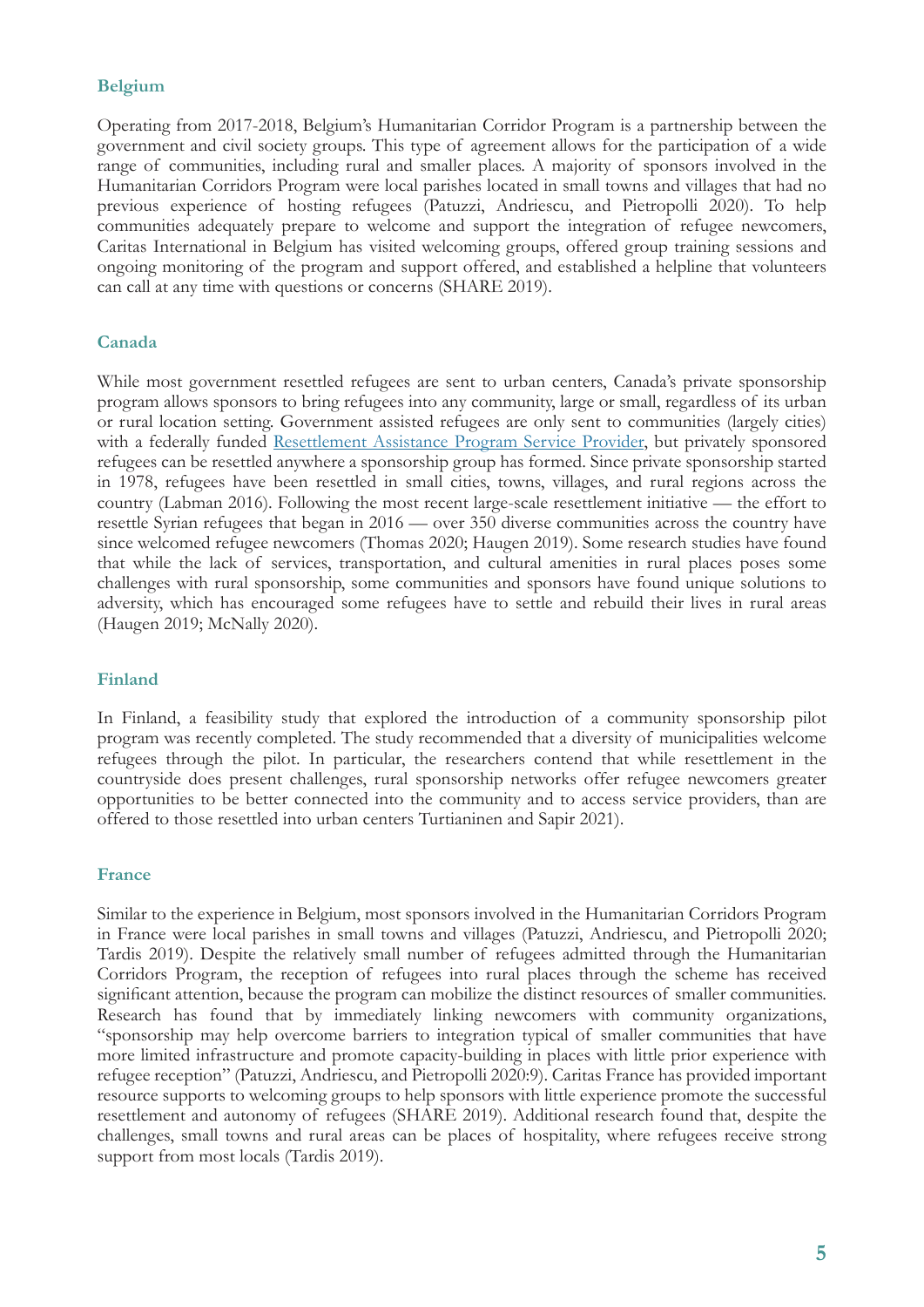#### **Germany**

In Germany, dispersal policies are favoured to avoid an overconcentration of asylum seekers and refugees in cities, where there are pre-existing challenges such as housing shortages and overstretched services. Newcomers are distributed between federal states based on the population and tax revenue of each state. Within each state, newcomers are sent to different communities based on additional criteria such as labour market prospects and family ties. Because of these dispersal policies, more than half of all refugees who entered Germany since 2013 live in rural places (Gauci 2020). In addition, Germany's community sponsorship programme allows anyone to form a sponsorship group, and refugees have been resettled into smaller communities through these groups (SHARE 2019). The resettlement efforts of smaller municipalities in Germany have been highlighted by global organizations. For example, SHARE organized a tour of the North Rhine Westphalia region for civil society organizations and municipal leaders. The region was chosen because of the exceptional work of local volunteers to integrate, house, and find employment opportunities for newcomers.

#### **Italy**

Local authorities have significant control over integration policies in Italy and offer rural and smaller places opportunities to be involved (Gauci 2020). In some cases, rural villages have been repopulated through immigration (Bunic 2016). For example, Riace, a small town in southern Italy, has enjoyed revitalization through refugee resettlement. With help from the Italian government, the community offers refugees abandoned apartments and training. This has helped to both repopulate the town and regenerate the local economy (Driel 2020). The town's residents are proud of their hospitality and see it as an integral part of the identity of their community. However, some challenges remain— notably a lack of sufficient and sustainable unemployment opportunities for newcomers in the longer-term, which has resulted in many newcomers leaving the community (secondary migration). The program largely depends on government funds and is not self-sustainable, making it reliant on continued government support (Driel 2020).

#### **Norway**

While Norway does not currently have a community sponsorship program, dispersal policies have resulted in the resettlement of increasing numbers of refugees into rural and regional areas. Research studies have highlighted some interesting findings about the integration of refugee and immigrant communities. Research suggests that many refugees initially express frustration at being resettled in rural localities, without having had any power in the decision making (Herslund and Paulgaard 2021). In an effort to address the new refugees' feelings of frustration and to facilitate their integration before arrival, Norway has instituted place-specific pre-departure orientation programmes for refugees waiting to be resettled. Beyond providing general information about Norway as a country, these programmes connect refugees and local stakeholders, and work to provide locality-specific information to newcomers (Patuzzi, Andriescu, and Pietropolli 2020). Once resettled, the newcomers faced common rural challenges including a lack of services and public transport, and the resultant long commute times. Additionally, one study found that "former city-dwellers, with higher levels of education and job aspirations, find the small-town residency difficult, whereas refugees with rural backgrounds more easily feel at home" in rural Norway (Herslund and Paulgaard 2021:10).

#### **Spain**

While Spain's community sponsorship pilot initiative is limited to the Basque region (Instrategies 2021), refugees and other migrants have been increasingly living and working in rural communities across the country. Spain and Italy have the largest absolute populations of migrants living in rural areas in the European Union, largely due to dispersal policies and the employment of migrants in the agricultural sector (Commission 2019). Media stories have documented the formal and informal movements of migrants to rural areas struggling with declining and ageing populations. As has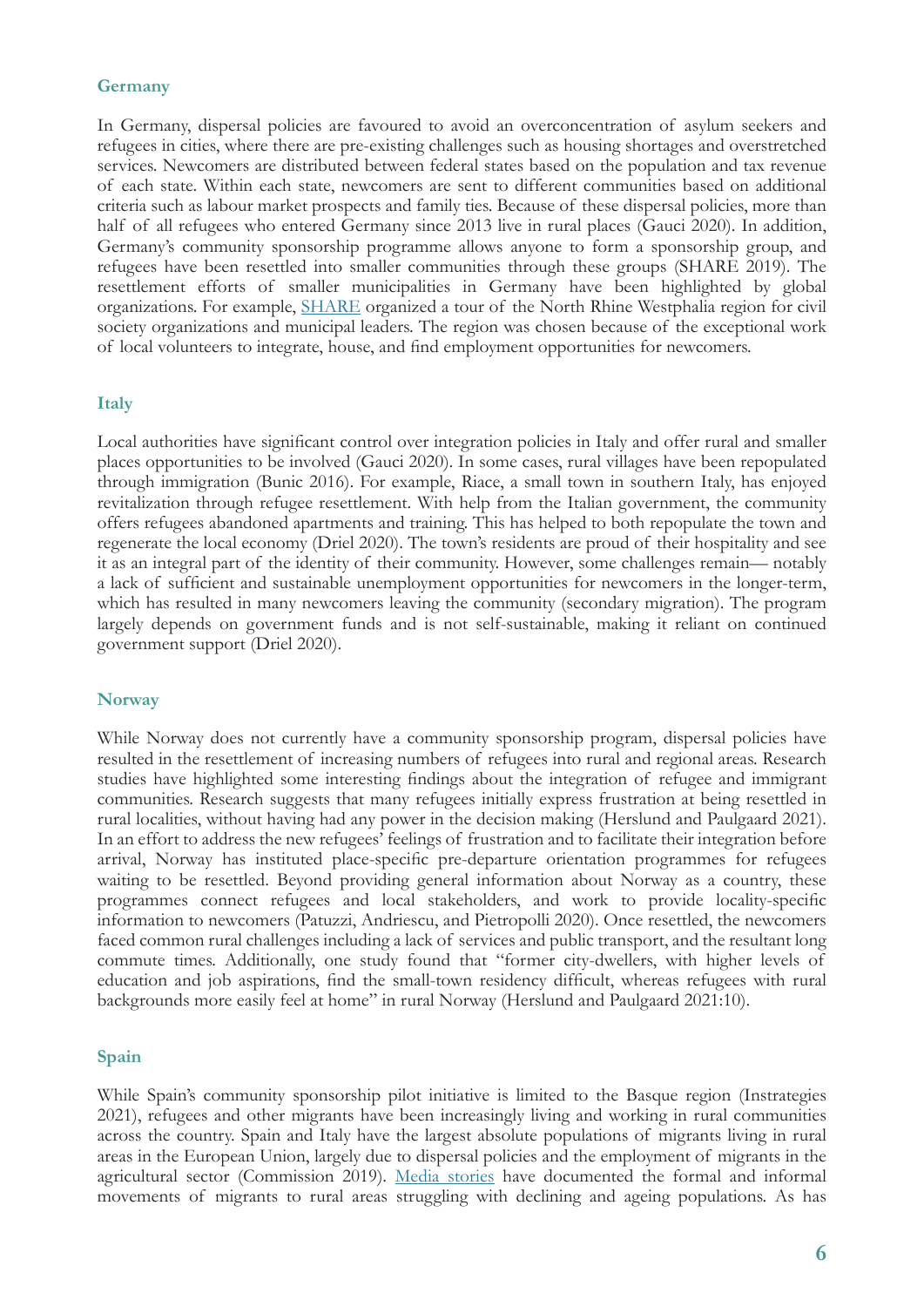happened in Italy and elsewhere, where housing is affordable and employment opportunities exist, new immigrants have helped revive rural communities. New organizations such as the non-profit "Towns with a Future Association," have started working to connect refugees with small towns, in an effort to facilitate successful resettlement and integration (Harjes 2021). There is now also a plan to extend the Basque sponsorship program to other regions of the country.

#### **Sweden**

Sweden does not currently have a community sponsorship model; however, a scoping study was completed in 2020 for the introduction of a Swedish community sponsorship program (Tan 2020). Refugees resettled through the national resettlement program are sent to rural and smaller communities through dispersal policies, and smaller municipalities are actively involved in resettlement and integration (Hudson and Sandberg 2021). In Sweden, all municipalities — regardless of size are required by law to accept and integrate a proportional number of refugees (Gauci 2020). While refugees who were resettled in rural and northern areas of Sweden benefited from the strong social connections present in these areas, others mentioned the long distances to urban centers, and the high cost of groceries and other goods, as significant challenges (Patuzzi, Andriescu, and Pietropolli 2020).

#### **United Kingdom**

Launched in 2016, the community-based sponsorship program in the UK has given rural and small communities an opportunity to become involved in refugee resettlement. Over 150 sponsor groups have formed across the UK, many of which are in rural and smaller communities (SponsorRefugees 2021). A recent evaluation of the program found that while social networks were strong in rural areas, some challenges remain. Despite their social connections with volunteers, many refugees — especially women — felt isolated. Finding volunteer interpreters in rural areas was a particular challenge, although videoconferencing was used for some translation. Rural sponsor groups struggled to access language training for resettled refugees, and the lack of accessible transportation posed a challenge to mobility and independence. While many refugees may be keen to obtain a driving licence, their English language skills are often not to the level of proficiency required to pass the tests, which cannot be taken in Arabic (Phillimore and Reyes 2019).

#### **United States**

While most refugees in the United States live in urban areas, research suggests that some are choosing to move to smaller towns, primarily because of economic opportunities (Marks 2014). There is not a current community sponsorship program in the United States. However, in February 2021, President Biden signed an executive order to launch a private refugee sponsorship program. In October 2021, the State Department announced a new partnership with the Community Sponsorship Hub to launch the Sponsor Circle Program for Afghan refugees. This program is a form of private sponsorship and will enable individuals and community groups to directly support Afghan people who have been relocated to the United States through Operation Allies Welcome (US Department of State 2021). Additionally, the Community Sponsorship Catalyst Fund recently launched a funding program to support refugee sponsorship, which includes supporting volunteer agencies in regional centers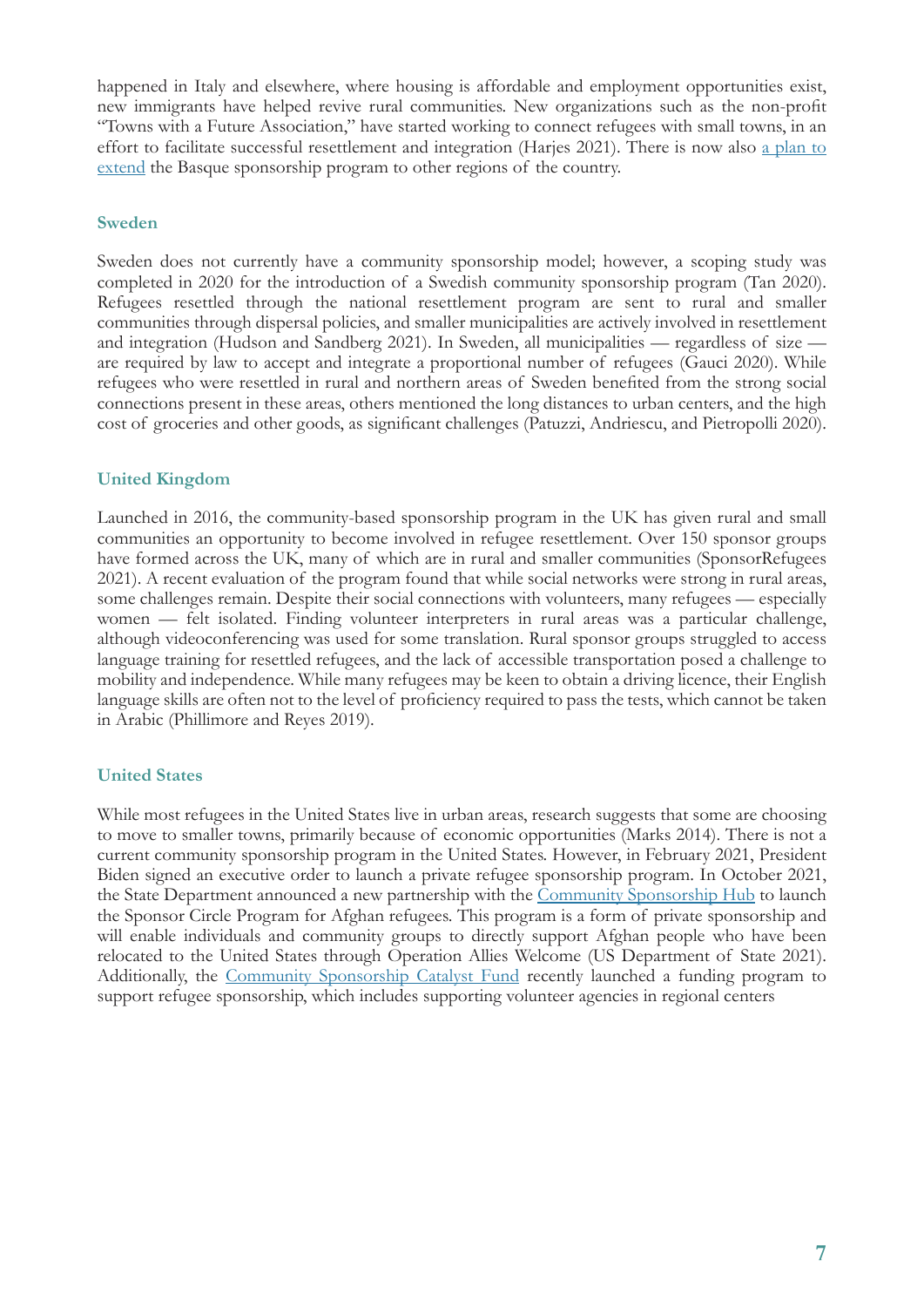## **IV. Strategies for rural and smaller communities**

In response to the challenges that rural and smaller communities face in resettling and integrating newcomers, governments and other organisations have developed a number of guides and toolkits outlining strategies for rural municipalities and

sponsorship groups welcoming refugees. Publicly available resources include: Attracting and Retaining Newcomers in Rural Communities and Small Towns (Caldwell et al. 2017); Planning for Migrant Integration and Inclusion in Smaller Municipalities: Lessons from a Berlin/Oxford Knowledge Exchange (Alliance 2021), Newcomer Engagement and Social Capital in Rural Communities (ROI 2017). Regardless of jurisdiction or national context, there are a number of actions that rural and smaller communities can take to create welcoming communities, enhance integration, and support refugee resettlement and community sponsorship. Discussed below are some examples of such actions and strategies that have been organized through the Community Capitals Framework (CCF) and implemented within rural and smaller places across the globe. (Flora, Flora, and Gasteyer 2018; Beaulieu 2014; Mattos 2015). Rather than focusing on the community's deficits or needs, the CCF places emphasis on identifying and strengthening community assets i.e., the community's human, cultural, social, and political capitals. These assets (briefly defined below) may be underused, but with strategic planning, they can be reinvested to build greater community capacity, and therefore achieve community sustainability.

The CCF suggests that strategies, activities and best practices for promoting community investments should include a review of the community's four assets, or community capitals (human, cultural, social, and political). Activities to promote the reintegration and resettlement of refugees in rural and smaller centres could be structured to strengthen any one or all of these capital spheres. For instance, a programme to teach computer technology would bring together refugees and community sponsors, an investment that would foster opportunities for individuals to strengthen each of these community assets. This demonstrates how community activities build on each other to create bonds and bridges between and across different residents and groups, which helps rural communities become resilient in the face of challenges.

### **IV.1 Human capital**

Human capital consists of the knowledges that individuals and groups acquire, for example, in their education and job training (Beaulieu 2014). These acquired and useful knowledge, skills and abilities are valued by society, because of their potential capacity to support social and community development. and to enable individuals to realize their potential and contribute to the social, economic, cultural, and political development of their new societies.

There are many ways for rural places to build human capital. For example, rural communities have been participating in capacity building and training programs, such as those provided by the **SHARE** Network in Europe. Such programs help prepare rural and small communities to receive refugees, while building human capital, and promoting social cohesion and inclusion more broadly. Locally, sponsorship groups in rural areas are finding creative ways to address service barriers, such as providing informal language classes to newcomers (Haugen 2019). For example, rural areas largely lack public transport, and a driver's licence is necessary to enable individuals to become mobile. However, for refugees, obtaining a licence often imposes cost and logistical barriers. To address these challenges, Saint Clar in Gers, a small town in France, used funds received from the government and the Occitanie region for the reception of refugees to help pay for driving school fees (Tardis 2019:48).

### **IV.2 Cultural capital**

Culture includes the language, beliefs, values, symbols, stories, and rituals, in addition to festivals, museums, and other activities, that make up everyday life in a community (Beaulieu 2014). Possession of these assets facilitate social relationships, and foster opportunities for social mobility, higher status, and social inclusion. Local authorities of rural and small communities can help refugees and newcomers build cultural capital by, for instance, creating opportunities for residents to interact in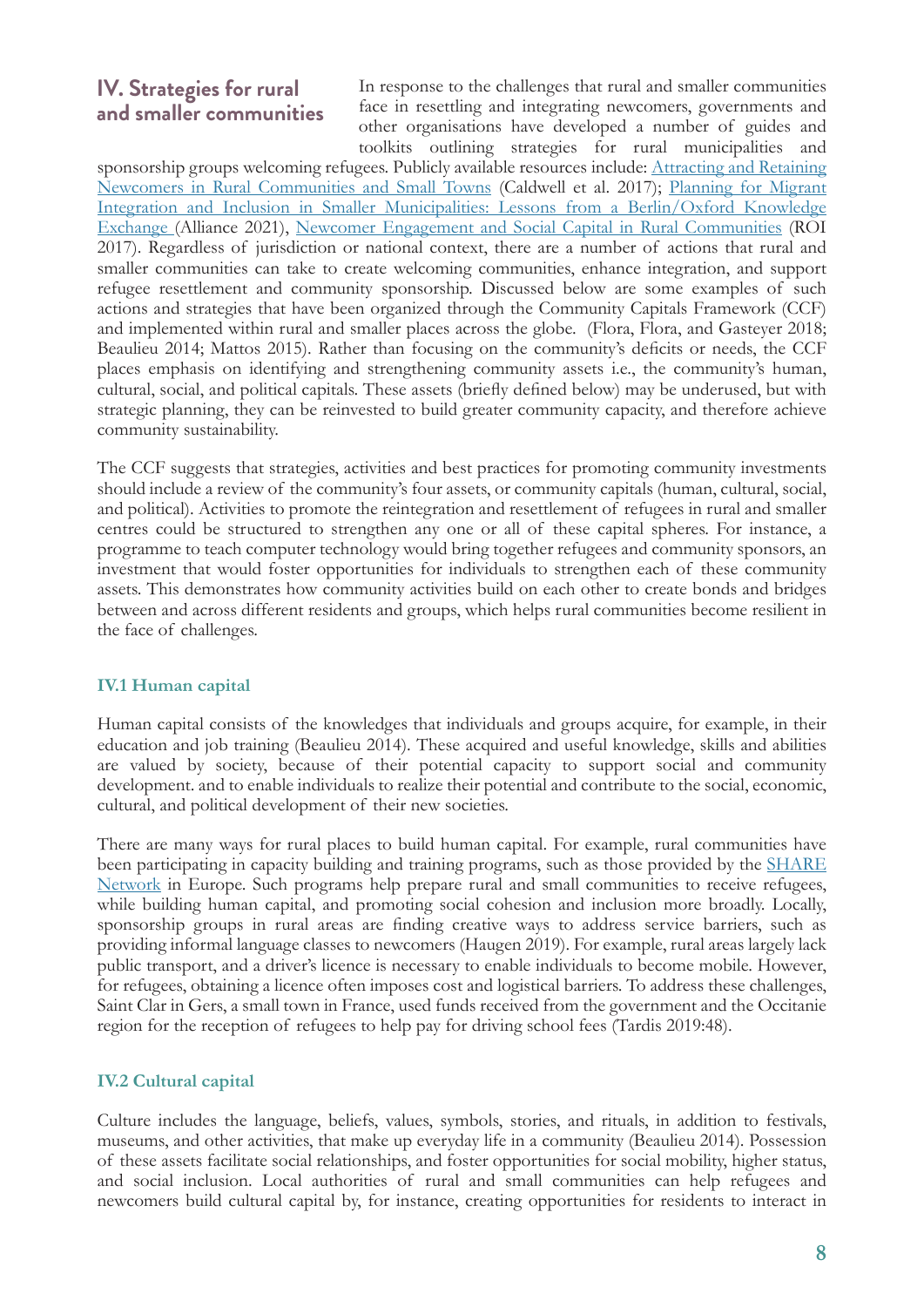meaningful ways with newcomers. Organizing and hosting activities such as multicultural festivals, mentoring programs, and community social activities can help foster new relationships. For example, in the small community of Brooks, in Alberta, Canada, a number of community events are held to facilitate interaction between local residents and newcomers. The "Faces of Brooks" program was initiated to help capture and share stories from local residents and newcomers, and the "Taste of Nations" event showcases food from the different cultures living in the community. In Sweden, Local Action Groups started two projects called "Meeting Place among the Baking Trays" and "People's House" to create new meeting places for rural Swedes and immigrants based around cultural activities. In addition, sustained efforts to deliver welcome packages to newcomers, to train and support community volunteers, and to invite newcomers to join and participate in recreation facilities and sports clubs can create lasting bonds between residents and newcomers, and which can enhance social networks throughout the community (ROI 2017).

#### **IV.3 Social capital**

Social capital are the connections and relationships made within, across, and beyond a community (Beaulieu 2014). The term refers to the shared social norms, values, trust, and sense of belonging enjoyed by community members, assets that make social interactions and inclusion possible. Refugees, immigrants, and other newcomers to a society often leave behind them the social capital they previously amassed as members of their former homes. The loss of social capital in their new homes can impede or restrict their ability to perform certain actions, for instance, open a bank account, and can result in their social exclusion and isolation. It can also slow rates of integration and adaptation and inhibit rather than promote social inclusion and belonging.

Rural and small communities can develop strong and accessible support systems to help newcomers overcome the challenges they may face in the absence of social capital. Local authorities can cultivate business and social networks; foster inclusive faith communities; connect community members to newcomers; provide formal and informal settlement services; connect with multicultural associations; and consider developing community and social services (ROI 2017). These actions can all help to provide newcomers with social capital as they are integrated into local networks and relationships.

Actions taken to build social capital can help retain newcomers who may move elsewhere if they are unable to access the services and support they need. Because formal services may be limited in rural places, building relationships between multiple actors such as local authorities, religious groups, and other civil society organizations is particularly important. Research suggests that civil society groups in rural towns and cities are "particularly well placed" to build social capital "because they are close to the host community and know the local leaders, who can influence the feelings and attitudes of the local people" (Gauci 2020:39). For example, research carried out in the rural region of Basse-Normandie in France found that one of the most important factors in building social capital in the region was initiatives started by migrants themselves. Inviting newcomers already living in the region to be involved in welcoming and integration activities can encourage social cohesion and build social capital (Gauci 2020).

#### **IV.4 Political capital**

There are several dimensions of political capital, including those in positions of power in communities, access to the individuals and organizations with resources and influence in communities, and developing new leadership and expanding citizen engagement (Beaulieu 2014). In its broadest sense, political capital means having the ability to affect political change, and to influence and implement standards, rules and regulations. Individuals with political capital can have access to decision-making power e.g., local, regional, and national government politicians and officials, and regional bodies.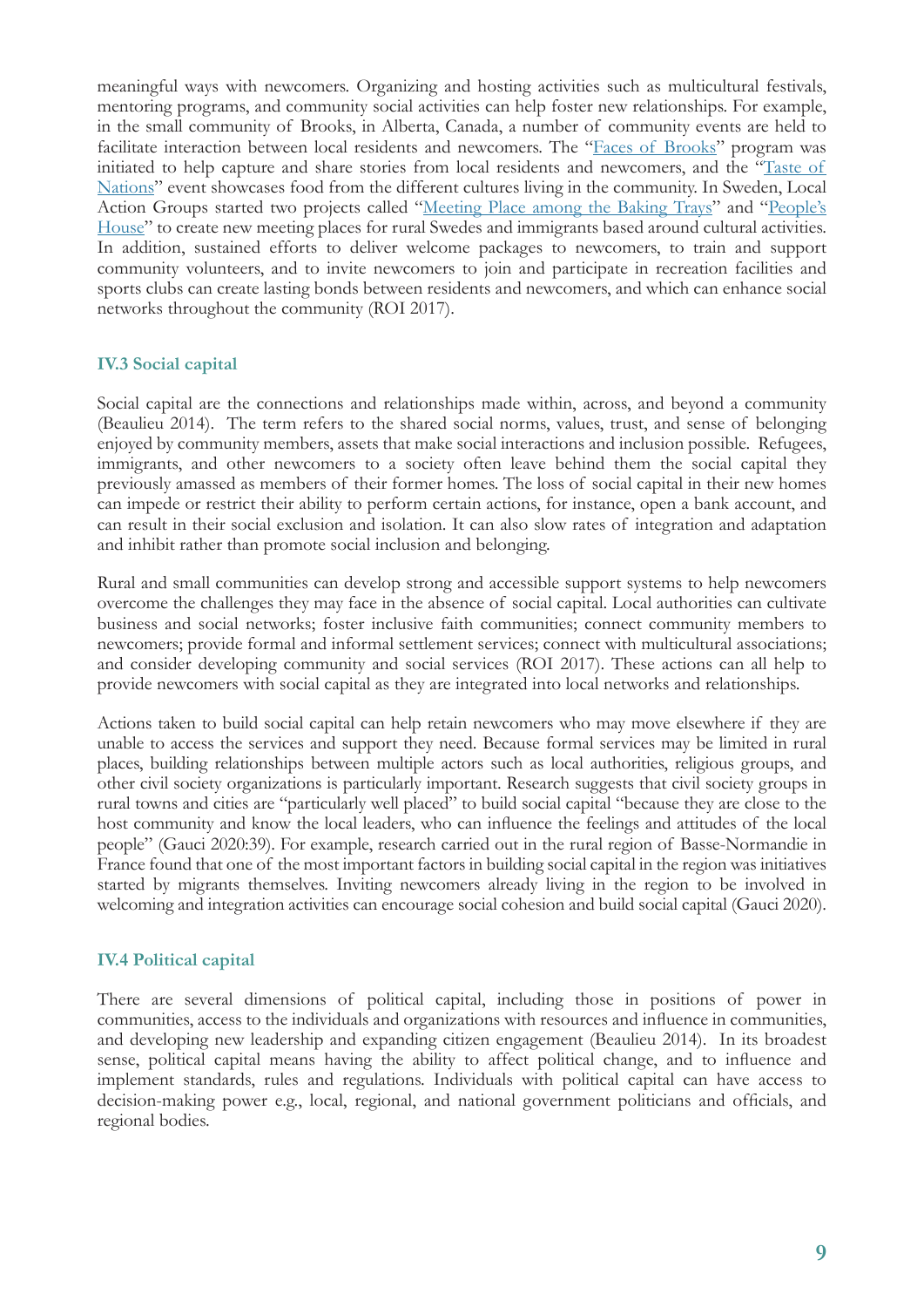Intentionally providing community leadership on issues of resettlement and integration is an important way to build political capital in rural and smaller centers. Local leaders can create a welcoming space for newcomers and enhance social capital in their communities by taking an intentional, sustained approach to community leadership (ROI 2017).

## **V. Research and policy initiatives – current state of play**

Although governments, organizations and researchers have shown an increased interest in the resettlement and integration of refugees into smaller and rural places, it is the case that research, knowledge, and data in this area

still lags behind that focused on urban resettlement. Even in Canada, where communities in rural and smaller places have been involved in private refugee sponsorship for decades, research remains sparse (Haugen 2019; McNally 2020). An extensive study on resettlement in small and rural communities in Europe concluded that: "Identifying general trends in small and rural communities' experiences with resettlement is a difficult undertaking; the evidence base remains thin and scattered, these communities are diverse in their characteristics, and there are important differences in the design and operation of resettlement programmes" (Patuzzi, Andriescu, and Pietropolli 2020:38).

In terms of active practice and/or policy-based projects on rural settlement, the SHARE (European Resettlement Network) SIRA project, co-funded by the European Union's Asylum, Migration and Integration Fund (AMIF) was launched in January 2021. The project aims to strengthen and expand opportunities for the integration of newcomers (including refugees) in ten rural territories in France, Greece, Poland, and Spain, "through innovative approaches involving active participation of local communities, including refugees and migrants themselves, and piloting of grassroots social orientation actions." (SHARE, 2021).

The COVID-19 pandemic has interrupted resettlement programs across the globe. Rural resettlement was particularly impacted by the pandemic as smaller communities rely heavily on informal —largely in-person— activities when integrating and providing services to newcomers. The lack of accessible, affordable, and fast broadband in many rural areas further perpetuated these challenges. With these challenges in mind, and amidst budgetary uncertainty across jurisdictions worldwide, it is likely that resuming and/or expanding resettlement operations in rural areas will present significant challenges moving forward (Patuzzi, Andriescu, and Pietropolli 2020).

## **VI. Knowledge gaps**

Across jurisdictions, research on refugee resettlement and integration in the local context has tended to focus on urban spaces to the exclusion of on rural or smaller communities (Alliance 2021). As

community sponsorship models proliferate, research is needed into the benefits, challenges, and outcomes of resettlement in rural and smaller places. Existing knowledge gaps regarding rural resettlement and integration are outlined below.

- The notion of 'rural' is a contested concept within the growing work on rural resettlement. While there is more research concerning small cities (Drury 2020; Agrawal and Sangapala 2021), research on rural regions and small towns and villages is lacking across all country contexts (Haugen 2019). Additionally, more knowledge is needed on the opportunities and/or challenges offered for refugee resettlement across the different rural contexts.
- Research is needed regarding the use of pre-departure communication and training practices, and how helpful these are in mitigating some of the challenges associated with rural sponsorship.
- Research on the impact of refugee arrivals on receiving communities, and the impact of receiving communities on refugees, is needed as more and more localities of different sizes welcome newcomers (Patuzzi, Andriescu, and Pietropolli 2020:19).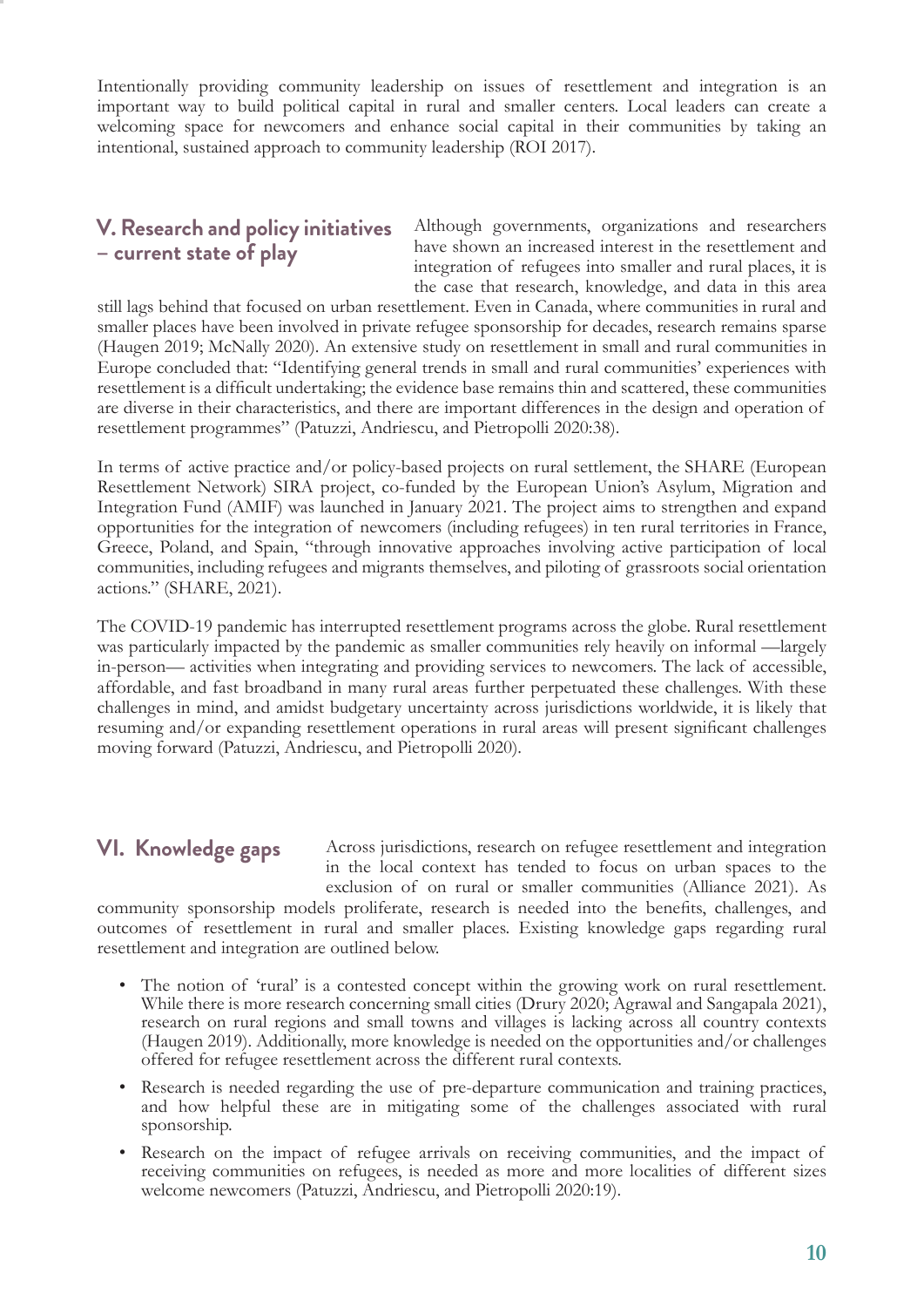- Longitudinal data and analysis of where refugees are being resettled (if they stay in their arrival community or move on to urban centers), and the integration outcomes of resettled refugees across communities of different populations, is needed.
- There is a lack of research into the preferred locations (e.g., urban, rural, small town, village) of refugees for resettlement or relocation.
- Gaps in service delivery and provision in rural areas persist across jurisdictions and national borders. The challenges that newcomers face in rural places are directly related to the decline of rural communities globally. Examining this reality is crucial if more countries are considering the resettlement of refugees in rural and smaller communities (Haugen 2019; McNally 2020).
- Research suggests that urban centers can learn from rural resettlement practices; however, rural to urban learning has not been widely explored or even seen as an option (Tardis 2019).
- Providing incentives to rural communities and/or employers to resettle and integrate refugees is an underexplored approach (Patuzzi, Andriescu, and Pietropolli 2020).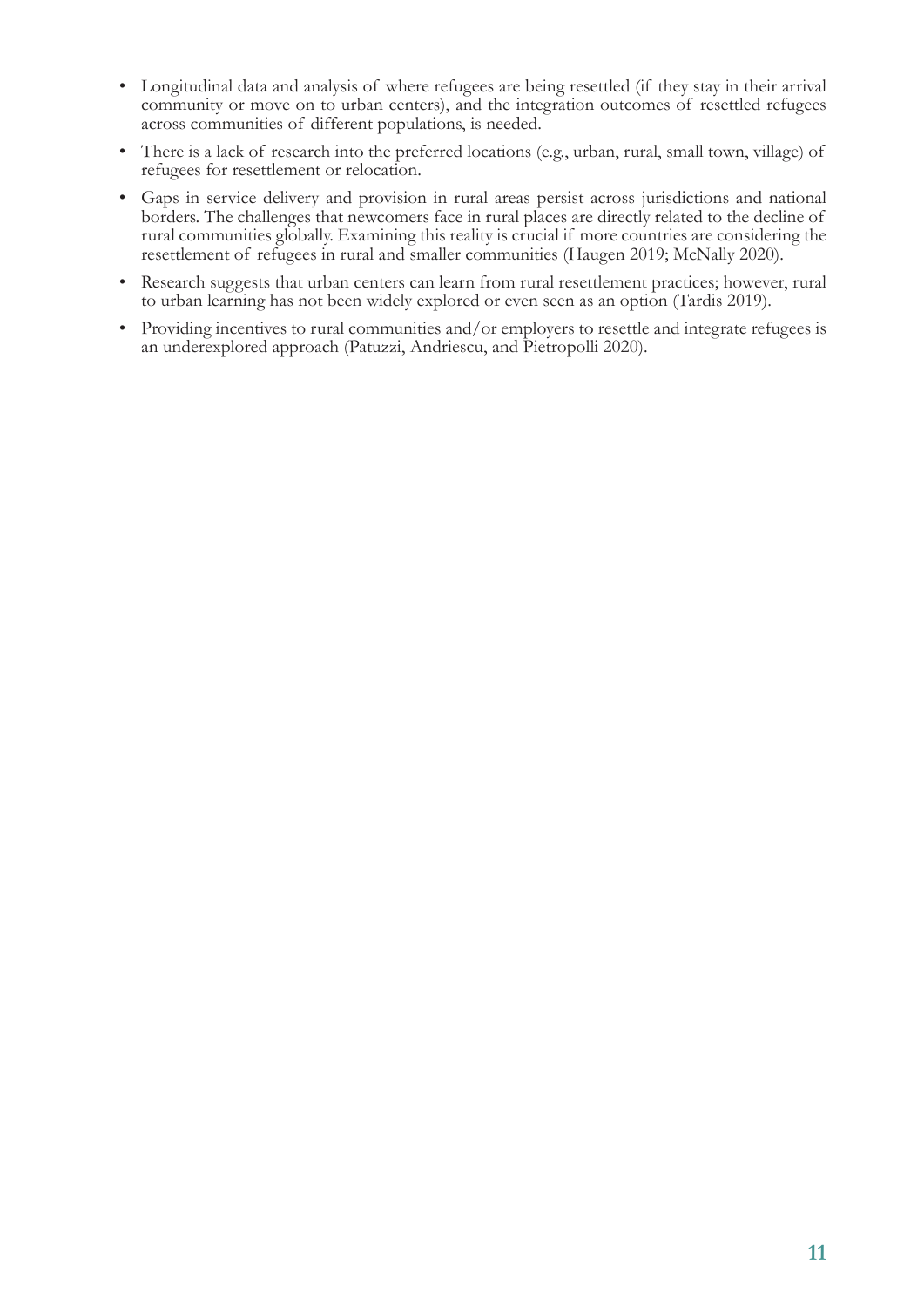## **Bibliography**

- **Agrawal, Sandeep, and Pradeep Sangapala**. "Does Community Size Matter in the Settlement Process? The Experience of Syrian Refugees in Lethbridge in Alberta, Canada." *Journal of International Migration and Integration* 22, no. 2: (2021): 653–72. doi:10.1007/s12134-020-00761-6.
- **Alraie, Mahdy et al**. 2018. "A Comparison of Community Sponsorship and Government-led Settlement of Refugees in the UK: Perspectives from Newcomers and Host Communities." University College, London. <https://www.ucl.ac.uk/bartlett/development/sites/bartlett/files/comparisonukresett>lementschemesfullreport.pdf
- **Alliance, Berlin University**. 2021. "Planning for Migrant Integration and Inclusion in Smaller Municipalities." 1–12. [https://www.compas.ox.ac.uk/wp-content/uploads/Planning-formigrant-integration-and-inclusion-in-smaller](https://www.compas.ox.ac.uk/wp-content/uploads/Planning-for-migrant-integration-and-inclusion-in-smaller-municipalities.pdf)[municipalities.pdf](https://www.compas.ox.ac.uk/wp-content/uploads/Planning-for-migrant-integration-and-inclusion-in-smaller-municipalities.pdf)
- **Arksey, H, and L O'Malley**. "Scoping Studies: Towards a Methodological Framework." *International Journal of Social Research Methodology* 35, no.2 (2005): 119-32.
- **Australian Department of Home Affairs**, "Regional migration: Designated regional Areas", [https://immi.homeaffairs.gov.au/visas/working-in-australia/regional-migration/eligible-regional-areas](https://immi.homeaffairs.gov.au/visas/working-in-australia/regional-migration/eligible-%09regional-areashttps://immi.homeaffairs.gov.au/visas/working-in-australia/regional-migra%20tion/eligible-regional-areas) [https://immi.homeaffairs.gov.au/visas/working-in-australia/regional-migra tion/eligible-regional-areas](https://immi.homeaffairs.gov.au/visas/working-in-australia/regional-migration/eligible-%09regional-areashttps://immi.homeaffairs.gov.au/visas/working-in-australia/regional-migra%20tion/eligible-regional-areas)
- **Beaulieu, Lionel**. 2014. "Promoting Community Vitality and Sustainability." *Purdue University*, 1–7. <https://pcrd.purdue.edu/wp>[-content/uploads/2020/09/Community-Capitals-FrameworkWriteup-Oct-2014.pdf](https://pcrd.purdue.edu/wp-content/uploads/2020/09/Community-Capitals-Framework-Writeup-Oct-2014.pdf)
- **Bertolini, Paola**. 2019. "Overview of Income and Non-Income Rural Poverty in Developed Countries." *United Nations Economic Commission for Africa*. [https://www.un.org/development/desa/dspd/wpcontent/uploads/sites/](https://www.un.org/development/desa/dspd/wp-content/uploads/sites/22/2019/03/bertolini-Overview-rural-poverty-developed-countries-1.pdf) [22/2019/03/bertolini-Overview-rural-poverty-developed-countries1.pdf](https://www.un.org/development/desa/dspd/wp-content/uploads/sites/22/2019/03/bertolini-Overview-rural-poverty-developed-countries-1.pdf)
- **Bunic, Oliver**. 2016. "The Rural Response to Europe's Refugee Crisis." *European Union*, 1–25. [https://www.reseau-pwdr.be/sites/default/files/publi-enrd-rr-21-2016-en\\_3.pdf](https://www.reseau-pwdr.be/sites/default/files/publi-enrd-rr-21-2016-en_3.pdf)
- **Caldwell, Wayne, Pallak Arora, Brianne Labute, Natasha D'Souza Rea, and Bakhtawar Khan**. 2017. "Attracting and Retaining Newcomers in Rural Communities and Small Towns." *School of Environmental Design and Rural Development, University of Guelph*, 1–10. <http://www.waynecaldwell.ca/wp>[content/uploads/2020/12/AttractingandRetainingNewcomers.pdf](http://www.waynecaldwell.ca/wp-content/uploads/2020/12/AttractingandRetainingNewcomers.pdf)
- **Commission, European**. "Migration in EU Rural Areas." *European Commission* (2019): 1–63. <https://publications.jrc.ec.europa.eu/repository/handle/JRC116919>
- **Corte, Matthew La, and L.J. Wolfgang Keppley**. 2021. "An Idea Whose Time Has Come: Launching a Refugee Private Sponsorship Pilot in the US." *Niskanen Center*. [https://www.niskanencenter.org/wp-content/uploads/2021/02/An-Idea-Whose-Time-HasCome-Feb-2021.pdf](https://www.niskanencenter.org/wp-content/uploads/2021/02/An-Idea-Whose-Time-Has-Come-Feb-2021.pdf)
- **Driel, Ester**. "Refugee Settlement and the Revival of Local Communities: Lessons from the Riace Model." *Journal of Modern Italian Studies* 25 no.2 (2020): 149–73. doi:10.1080/1354571x.2020.1716538.
- **Drury, Amy**. 2020. "Does [City] Size Matter? A Geographical Analysis of Privately Sponsored Syrian Newcomers' Settlement, Social Inclusion and Economic Integration in the Greater Toronto Area and Guelph." *Master of Arts Thesis, York University*. [https://yorkspace.library.yorku.ca/xmlui/bitstream/handle/10315/37703/](https://yorkspace.library.yorku.ca/xmlui/bitstream/handle/10315/37703/Drury_Amy_R_2020_Masters.pdf?sequence=2) Drury Amy R 2020 Masters.pdf?sequence=2
- **Federation of Canadian Municipalities** 2011. "Starting on Solid Ground: The Municipal Role in Immigration Settlement." *Federation of Canadian Municipalities*. <https://fcm.ca/en/resources/starting>[-solid-ground-the-municipal-role-inimmigrant-settlement](https://fcm.ca/en/resources/starting-solid-ground-the-municipal-role-in-immigrant-settlement)
- **Flora, Cornelia, Jan Flora, and Stephen Gasteyer**. *Rural Communities: Legacy and Change*. New York: Routledge, 2018.
- **Gadsby, Leona, and Ron Samson**. 2016. "Strengthening Rural Canada: Why Place Matters in Rural Communities." *Decoda Literacy Solutions*. <https://www.decoda.ca/wp>[content/uploads/Strengthening-Rural-Canada\\_Final.pdf](https://www.decoda.ca/wp-content/uploads/Strengthening-Rural-Canada_Final.pdf)
- **Gauci, Jean-Pierre**. 2020. "Integration of Migrants in Middle and Small Cities and in Rural Areas in Europe." *European Union Commission for Citizenship, Governance, Institutional and External Affairs*1–102. <https://cor.europa.eu/en/engage/studies/Documents/Integration%20of%20Migrants.pdf>
- **Harjes, Caitlin**. 2021. "Opportunities and Challenges for Refugees in Rural Europe." *Borgen Magazine*. July 16. <https://www.borgenmagazine.com/refugees-in-rural-europe/>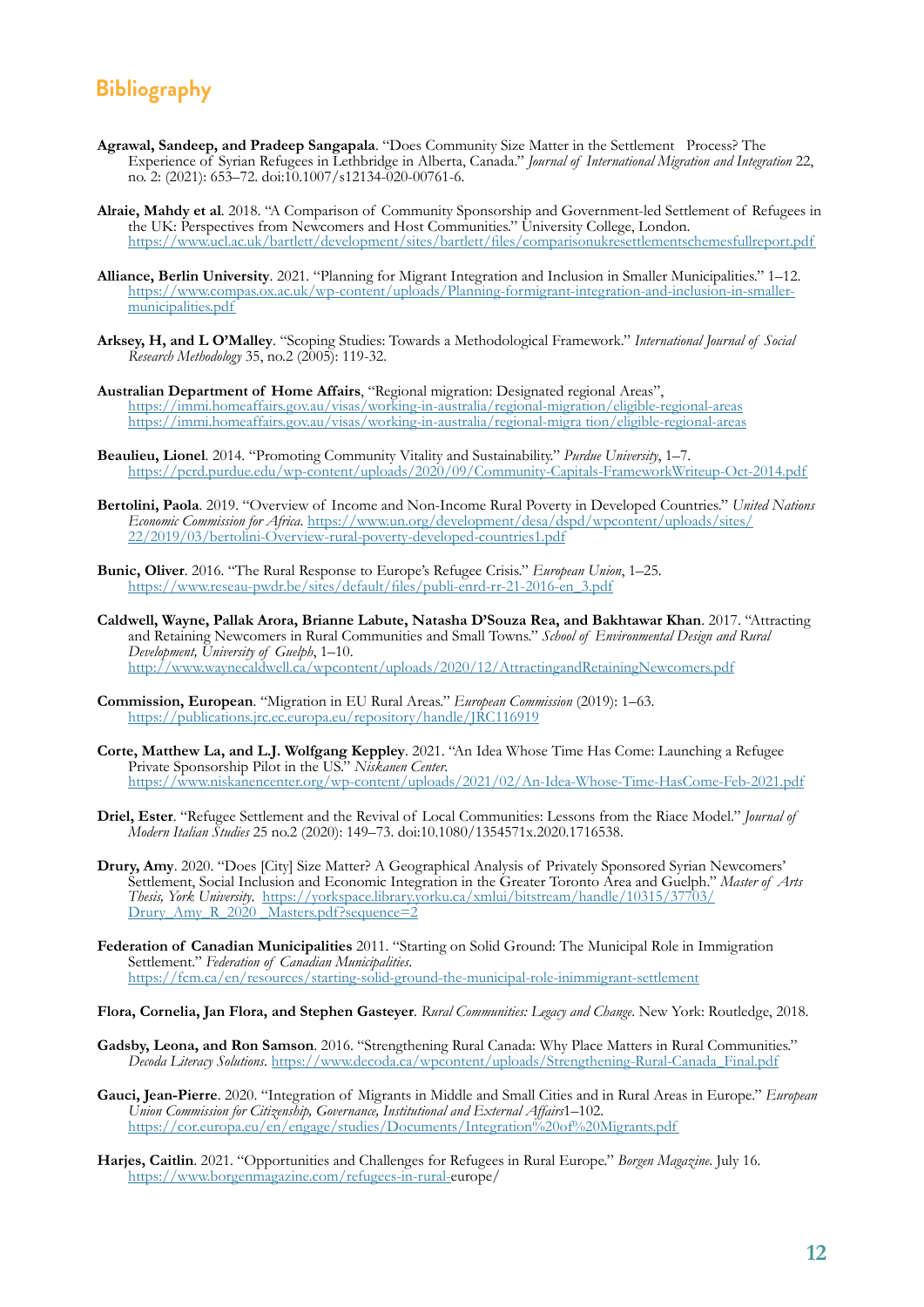- **Haugen, Stacey**. "'We Feel Like We're Home': The Resettlement and Integration of Syrian Refugees in Smaller and Rural Canadian Communities." *Refuge* 35 no. 2 (2019): 53–63.
- **Herslund, Lise, and Gry Paulgaard**. 2021. "Refugees' Encounters with Nordic Rural Areas–Darkness, Wind and 'Hygge'!" *Frontiers in Sociology* 6: 623686. doi:10.3389/fsoc.2021.623686.
- **Holley, Paul, and Jack Jedwab**. 2019. "Welcoming Immigrants and Refugees to Canada: The Role of Municipalities." *Canadian Commission for UNESCO*, 1–48. [https://observatoirevivreensemble.org/en/toolkit-the-role-of-municipalities-on-welcomingnewcomers](https://observatoirevivreensemble.org/en/toolkit-the-role-of-municipalities-on-welcoming-newcomers)
- **Hudson, Christine, and Linda Sandberg**. 2021. "Contested Hope for the Future Rural Refugee Reception as Municipal Survival?" *Journal of Rural Studies* 82: 121–29. doi:10.1016/j.jrurstud.2021.01.005
- **Hyndman, Jennifer**. 2011. "Research Summary on Resettled Refugee Integration in Canada." <https://www.unhcr.ca/wp-content/uploads/2014/10/RPT-2011-02-resettled-refugee-e.pdf>
- **Instrategies**. 2021. "Auzolana II Pilot Community Sponsorship Experience." *Eusko Jaurlaritzaren Argitalpen Zerbitzu Nagusia, Central Publications Service of the Basque Government*, 1–60. [http://resettlement.eu/sites/icmc/files/](http://resettlement.eu/sites/icmc/files/Basque%20Country-%20Pilot%20Community%20Sponsorship%20Evaluation%20_Full%20report_EN.pdf) [Basque%20Country-%20Pilot%20Community%20Sponsorship%20Evaluation%20\\_Full%20report\\_EN.pdf](http://resettlement.eu/sites/icmc/files/Basque%20Country-%20Pilot%20Community%20Sponsorship%20Evaluation%20_Full%20report_EN.pdf)
- **Labman, Shauna**. "Private Sponsorship: Complementary or Conflicting Interests?" *Refuge: Canada's Journal on Refugees* 32 (2) (2016): 67–80. doi:10.25071/1920-7336.40266.
- **Levac, D, H Colquhoun and KK O'Brien**. "Scoping Studies: Advancing the Methodology." *Implement Science* 5 no. 69 (2010): 1-9.
- **McDonald-Wilmsen, Brooke, Sandra M. Gifford, Kim Webster, John Wiseman, and Sue Casey**. "Resettling Refugees in Rural and Regional Australia: Learning from Recent Policy and Program Initiatives." *Australian Journal of Public Administration* 68 no.1 (2009): 97–111.
- **McNally, Rachel**. "The Blended Visa Office Referred Program: Perspectives and Experiences from Rural Nova Scotia." In *Strangers to Neighbours: Refugee Sponsorship in Context*, edited by Shauna Labman and Geoffrey Cameron. Montreal: McGill-Queen's University Press, 2020
- **Marks, Jessica A**. 2014. "Rural Refugee Resettlement: Secondary Migration and Community Integration in Fort Morgan, Colorado." *UNHCR: New Issues in Refugee Research*. [https://www.unhcr.org/research/working/5326c7cd9/](https://www.unhcr.org/research/working/5326c7cd9/rural-refugee-resettlement-secondary-migration-community-integration-fort.html) [rural-refugee-resettlement-secondarymigration-community-integration-fort.html](https://www.unhcr.org/research/working/5326c7cd9/rural-refugee-resettlement-secondary-migration-community-integration-fort.html)
- **Mattos, Daniel**. 2015. "Community Capital Framework as a Measure of Community Development." *Cornhusker Economics*, 306927, University of Nebraska-Lincoln, Department of Agriculture. [https://digitalcommons.unl.edu/cgi/viewcontent.cgi?article=1807&context=agecon\\_cornhusker.](https://digitalcommons.unl.edu/cgi/viewcontent.cgi?article=1807&context=agecon_cornhusker)
- **Moazzami, Bakhitar**. 2015. "Strengthening Rural Canada: Fewer and Older: Population and Demographic Challenges Across Rural Canada." *Decoda Literacy Solutions*. [https://decoda.ca/resource/strengthening-rural-canada-fewer-and](https://decoda.ca/resource/strengthening-rural-canada-fewer-and-older-population-and-demographic-challenges-across-canada/)[older-population-and-demographic-challenges-across-canada/](https://decoda.ca/resource/strengthening-rural-canada-fewer-and-older-population-and-demographic-challenges-across-canada/)
- **Munn, Zachary, Micah D. J. Peters, Cindy Stern, Catalin Tufanaru, Alexa McArthur and Edoardo Aromataris**. "Systematic review or scoping review? Guidance for authors when choosing between a systematic or scoping review approach." *BMC Medical Research Methodology* 18 no.143 (2018): 1-7.
- **Nunn, Caitlin, Raelene Wilding, Katharine McKinnon, Htoo Gay Ku Gai Porh Soe La Myint Posao Taveesupmai, and Megan O'Keefe Kaye Graves**. "Promoting Healthy Futures in a Rural Refugee Resettlement Location: A Community-Based Participatory Research Intervention." *Journal of Sociology* (April 2021): 1–18.
- **Parkins, John, and Maureen Reed, eds**. *Social Transformation in Rural Canada: Community, Cultures and Collective Action*. Vancouver: UBC Press, 2013.
- **Patuzzi, Liam, Monica Andriescu, and Antonio Pietropolli**. 2020. "Building Welcome from the Ground Up: European Small and Rural Communities Engaging in Refugee Resettlement." *Migration Policy Institute Europe and European Union* [https://www.migrationpolicy.org/sites/default/files/publications/mpi-europe-rural](https://www.migrationpolicy.org/sites/default/files/publications/mpi-europe-rural-refugee-resettlement_final.pdf)[refugeeresettlement\\_final.pdf](https://www.migrationpolicy.org/sites/default/files/publications/mpi-europe-rural-refugee-resettlement_final.pdf)
- **Phillimore, Jenny, and Marisol Reyes**. 2019. "Community Sponsorship in the UK: From Application to Integration." *University of Birmingham, Institute for Research into Superdiversity*, 1–59. [https://www.birmingham.ac.uk/Documents/college-social-sciences/social-policy/Misc/CSUK-IRiS-June-2019.pdf](https://www.birmingham.ac.uk/Documents/college-social-sciences/social-policy/Misc/CS-UK-IRiS-June-2019.pdf)
- **Phillimore, Jenny, Linda Morrice, Naoko Hashimoto, Sara Hassan, and Marisol Reyes**. "Economic Self-Reliance or Social Relations? What Works in Refugee Integration? Learning from Resettlement Programmes in Japan and the UK." *Comparative Migration Studies* 9 no.17 (2021): 1-19.